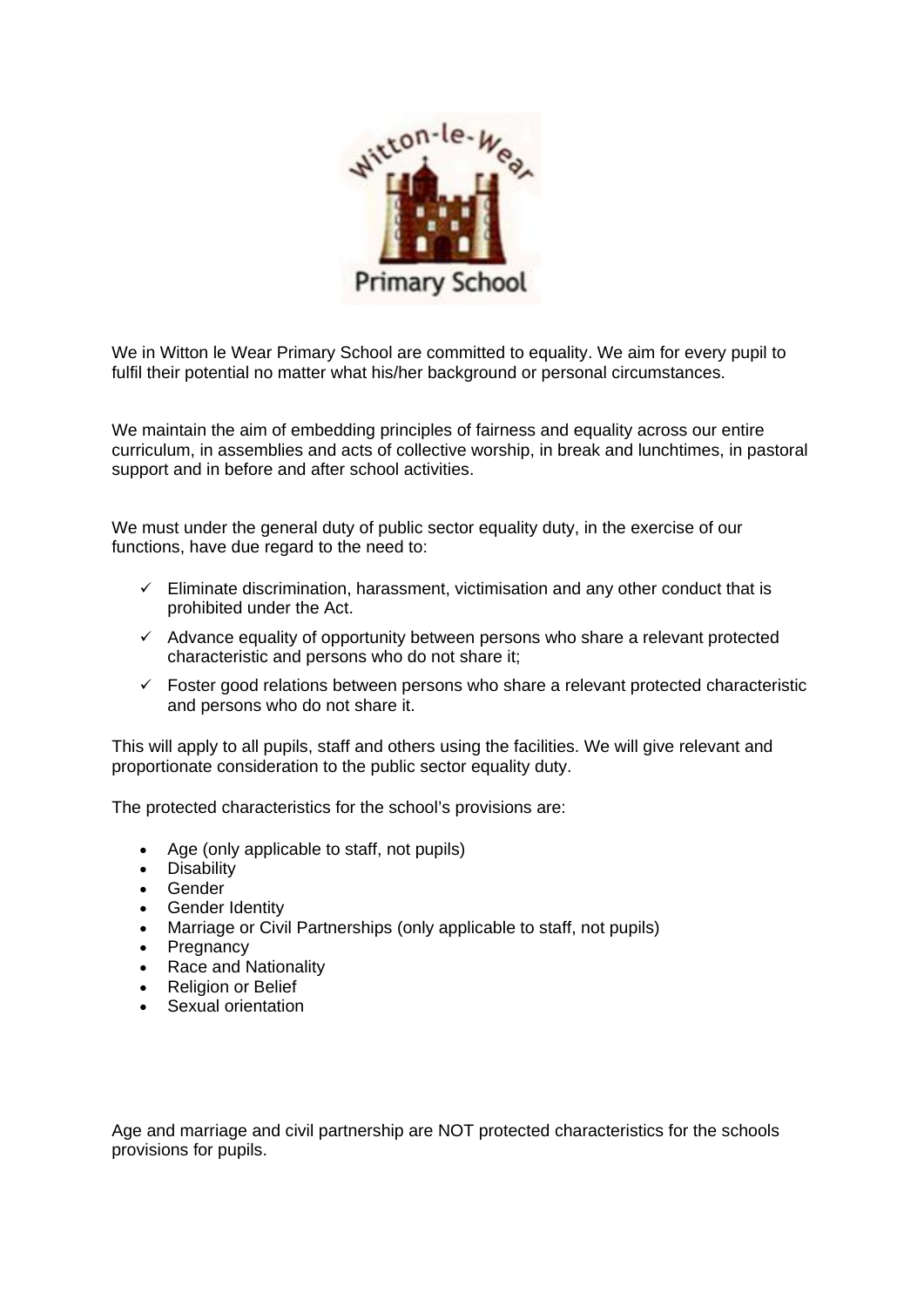We will have **due regard** to advancing equality of opportunity including making serious consideration of the need to

- remove or minimise disadvantages suffered by persons who share a relevant protected characteristic that are connected to that characteristic;
- take steps to meet the needs of persons who share a protected characteristics that are different from the needs of persons who do not share it;
- encourage persons who share a relevant protected characteristic to participate in public life or in any activity in which participation by such persons is disproportionately low.

We will take into account the six Brown principles of 'due regard'

- **awareness –** all staff know and understand what the law requires
- **timeliness**  implications considered before they are implemented
- **rigour –** open-minded and rigorous analysis, including parent/pupil voice
- **non-delegation –** the PSED cannot be delegated
- **continuous –** ongoing all academic year
- **record-keeping –** keep notes and records of decisions & meetings

We welcome the opportunity to be transparent and accountable. To this end we fulfil the specific duties of the Act by:

- $\checkmark$  publishing our equality information
- $\checkmark$  publishing our equality objectives

We aim to make the information accessible, easy to read and easy to find.

## *Equality Information:*

We maintain confidentiality and work to data protection principles. We publish information in a way so that no pupil can be identified.

| Age                     | We have pupils aged from 3 to 11 years old in our<br>school.                                                                                                                                             |
|-------------------------|----------------------------------------------------------------------------------------------------------------------------------------------------------------------------------------------------------|
| <b>Disability</b>       | 2%<br>We ensure reasonable adjustments are made where<br>appropriate.                                                                                                                                    |
| Gender reassignment     | We support any pupil towards gender reassignment.                                                                                                                                                        |
| Pregnancy and maternity | We comply with our equality duty and have planned<br>to deliver education on site if and when required, or<br>offer a place at the Young Parent Group run by the<br><b>SEND &amp; Inclusion Service.</b> |

## **Pupils:**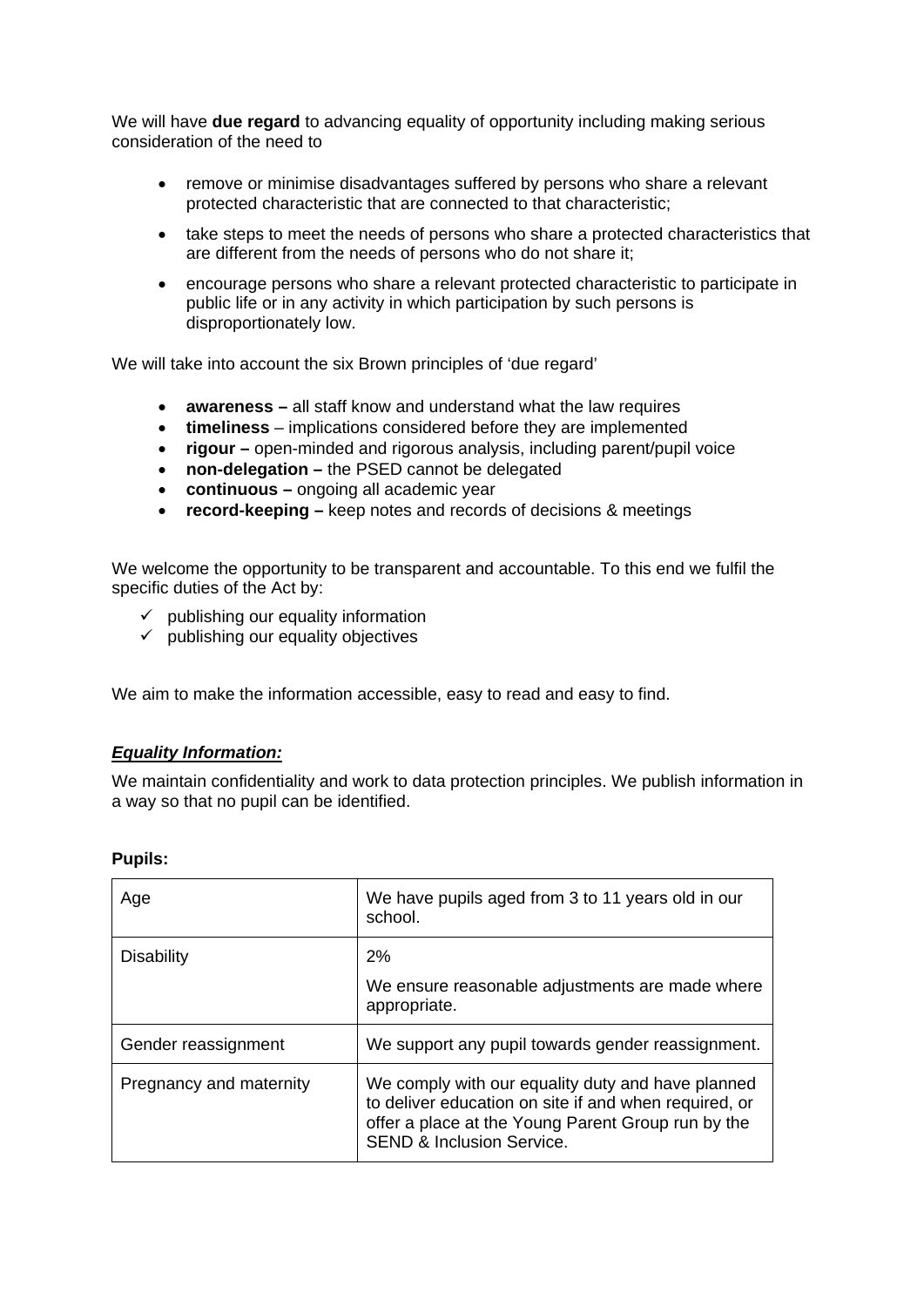| 'Race' / ethnicity                         | 93 pupils gave information.<br>Our pupil profile comprises:<br>91% White British<br>2% White-Asian British.            |
|--------------------------------------------|------------------------------------------------------------------------------------------------------------------------|
| EAL (English as an Additional<br>Language) | <b>0% EAL</b>                                                                                                          |
| Religion and Belief / no belief            | xx% of pupils gave information<br>Our pupil profile consists:<br>Christian 47%<br>Other relgion 3%<br>No religion 49%. |
| <b>SEND</b>                                | 6% of pupils are identified as SEND                                                                                    |
| Sex - male/female                          | 51% Female<br>49% Male                                                                                                 |
| Sexual orientation                         | We support all pupils regardless of sexual<br>orientation                                                              |
| <b>Pupil Premium</b>                       | 11% Pupil Premium<br>14% (Ever 6)                                                                                      |

## **We will update our equality information at least annually**

## *Equality Objectives 2021-2025*

Our equality objectives are:

- 1. To ensure that teaching and curriculum materials, resources and displays promote diversity in terms of race and ethnicity.
- 2. To enhance the ethos, curriculum, school resources and planning for visits and visitors in order to address gender stereotypes, gender identity and sexual orientation.
- 3. To work towards diminishing the difference between attainment and progress between boys and girls.
- 4. For all staff, including lunchtime supervisors, to be confident in identifying, recording and reporting all forms of prejudice related incidents and bullying, according to school procedure.

**We will update our equality objectives every four years and will review progress on them annually, reviews will be recorded in the school development plan.**